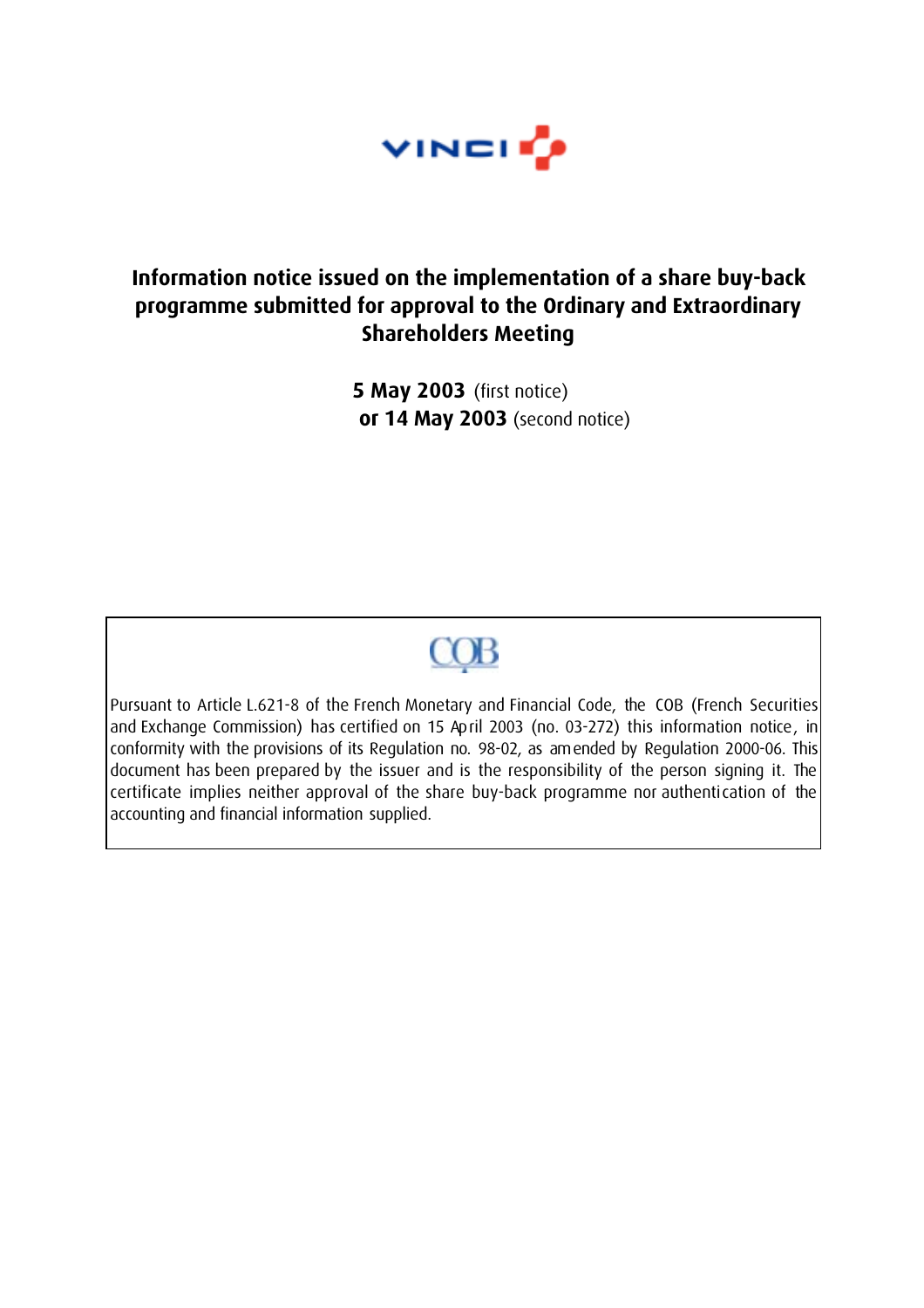The aim of this information notice is to convey the purposes, terms and conditions of the VINCI share buy-back programme and the impact of such an operation on the position of its shareholders.

#### **I. SUMMARY OF PRINCIPAL FEATURES OF THE PROPOSED PROGRAMME**

- VINCI stock listed on the main market of the Paris Euronext stock exchange and included in the CAC 40 index;
- Programme covers a maximum of 10% of the capital stock;
- Maximum purchase price €80 per share; minimum sale price €50;
- Purposes, in descending order of priority: distributed in exchange, stabilisation of market price of the share by acting systematically to counteract the share price trend, purchase or sale in response to market movements, allocation to employees and/or senior executives, and cancellation;
- Term and timetable: 18 months as from authorisation by the Ordinary and Extraordinary Shareholders Meeting of 5 May 2003 (or 14 May 2003 on second notice), i.e. until 4 November 2004 (or 13 November 2004).

## **II. OUTCOME OF PREVIOUS SHARE BUY-BACK PROGRAMMES**

The VINCI Ordinary and Extraordinary Shareholders Meeting of 19 December 2000 authorised the Board of Directors to buy back shares in conformity with the conditions described in the information notice certified by the COB on 1 December 2000 (no. 00-1954).

That authorisation was renewed by the Ordinary and Extraordinary Shareholders Meeting of 6 June 2002 following the information notice certified by the COB on 3 May 2002 (no. 02-495).

At 2 March 2002, VINCI held 7,469,530 of its own shares after previous share buy-back programmes. As part of the last share buy-back programme, the total number of shares purchased was 154,650 (0.2 % of the capital stock<sup>1</sup>), at a total cost of €9.9 million and an average price per share of €64.40.

Taking account of the 340,888 shares disposed of by VINCI during the same period, as a result of the exercise of stock purchase options granted to certain employees and senior executives and of a reduction of capital stock by cancellation of 3,083,593 shares (decided by the Board of Directors on 17 December 2002 under an authorisation granted by the Ordinary and Extraordinary Shareholders Meeting of 6 June 2002), the number of shares held by VINCI at 31 December 2002 was 4,199,699 (5.1% of the capital stock), at a total cost of €189 million and an average purchase price per share of €44.99.

All these shares are held to cover stock purchase options granted to certain employees and senior executives of the Group. Stock purchase options exercised during the first quarter of 2003 have reduced the number of shares held in treasury by VINCI to 4,045,181 at 31 March 2003 (4.9 % of the capital stock).

VINCI has used derivatives (sales of put options) in order to optimise the cost of share buy-backs. In total, 23 such transactions were effected between June 2000 and May 2002, of individual amounts ranging from €1 million to  $\epsilon$ 3.5 million (an average of  $\epsilon$ 2.3 million) and with maturities up to five months.

The transactions were generally made against the market trend at a "strike" price just below the quoted price.

Put options were exercised only four times, for a total of 135,000 shares and for a total amount of €9.1 million, an average per share of €67.40.

In aggregate, transactions in derivatives concerning the VINCI stock represented a maximum of 0.10% of the capital stock in 2000, 0.80% in 2001 and 0.20% in 2002.

 $\overline{a}$ 

<sup>&</sup>lt;sup>1</sup> At 31 December 2002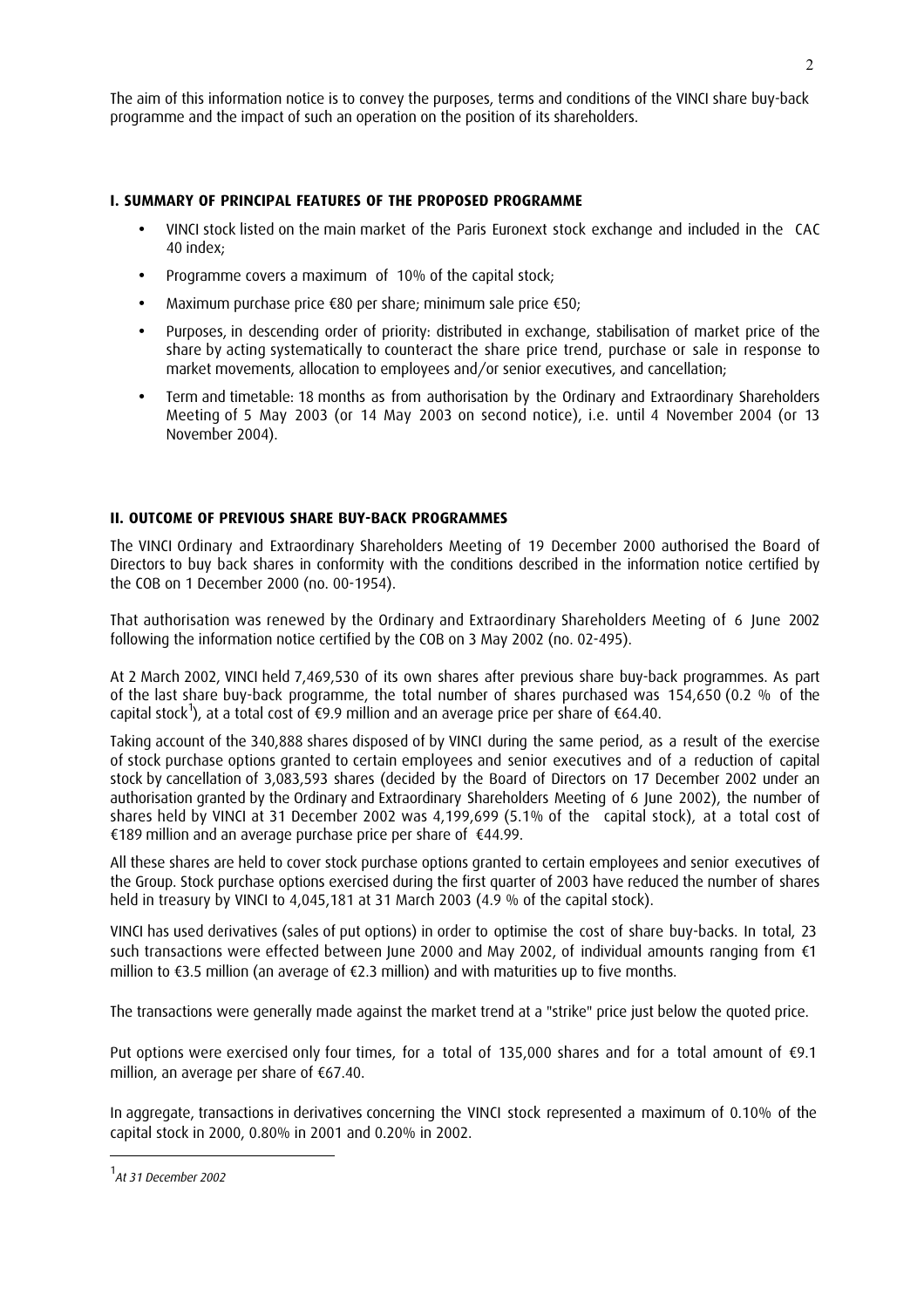No new derivative transaction has been carried out since July 2002 in respect of the VINCI stock and no purchase or sale position is currently open.

As part of the leveraged savings scheme (with capital guaranteed) established in the fourth quarter of 2001, a call option covering 308,783 VINCI shares at a price of €63.68 and with a maturity date of 31 January 2003, was open at 31 December 2002. At maturity, this call option was not exercised.

# **III. PURPOSES OF THE SHARE BUY-BACK PROGRAMME – UTILISATION OF SHARES PURCHASED**

VINCI wishes to implement a new share buy-back programme as part of the authorisations which will be submitted to the Ordinary and Extraordinary

Shareholders Meeting of 5 May 2003 (first notice) or 14 May 2003 (second notice).

Under current conditions, VINCI envisages several possible uses of this authorisation, in order of importance, to:

• Distribute shares to holders of securities with rights to company shares attached, through redemption, conversion, exchange, presentation of a warrant, or any other means, upon the exercise of these rights;

• Distribute shares as payment, or in an exchange offer, particularly during acquisitions;

• Stabilise the stock's price by undertaking transactions that systematically seek to counteract the stock price trend;

• Purchase or sell shares in response to movements on the stock market;

• Distribute shares to employees and/or senior executives or other employees of the Group as part of stock purchase option plans;

• Cancel shares acquired under the buy-back programme, within the framework of VINCI's financial policy, subject to the adoption of the ninth resolution submitted for approval by the Ordinary and Extraordinary Shareholders Meeting of 5 May 2003 (first notice) or 14 May 2003 (second notice).

The shares purchased and retained by VINCI will carry no voting rights and will not qualify for dividends.

VINCI reserves the right to use derivatives under this new programme.

## **IV. LEGAL FRAMEWORK**

This programme is within the legislative framework created by Law 98-546 of 2 July 1998 and will be submitted on 5 May 2003 (first notice) or 14 May 2003 (second notice) to the Ordinary and Extraordinary Shareholders Meeting of VINCI ruling on the basis of the requisite quorum and majority conditions for an Ordinary Shareholders Meeting (seventh resolution) and for an Extraordinary Shareholders Meeting (ninth resolution):

# • Seventh resolution:

"The Shareholders Meeting, having taken note of the Board of Directors' report and of the information notice certified by the COB, hereby authorises the Board of Directors, in compliance with the provisions of Article L. 225-209 of the French Code of Commerce, to purchase up to 10% of the shares making up the capital stock. The Shareholders Meeting specifies that the 10% limit is currently calculated on the basis of the number of shares that make up the capital stock on the date of the present Shareholders Meeting, and that, at a later date during the period in which the present authorisation remains valid, it will be calculated on the basis of the number of shares that actually make up the capital stock at the time.

The Shareholders Meeting hereby decides that treasury shares can, in order of priority, be:

• distributed to holders of securities giving rights to Company shares through redemption, conversion, exchange, presentation of a warrant or through any other means;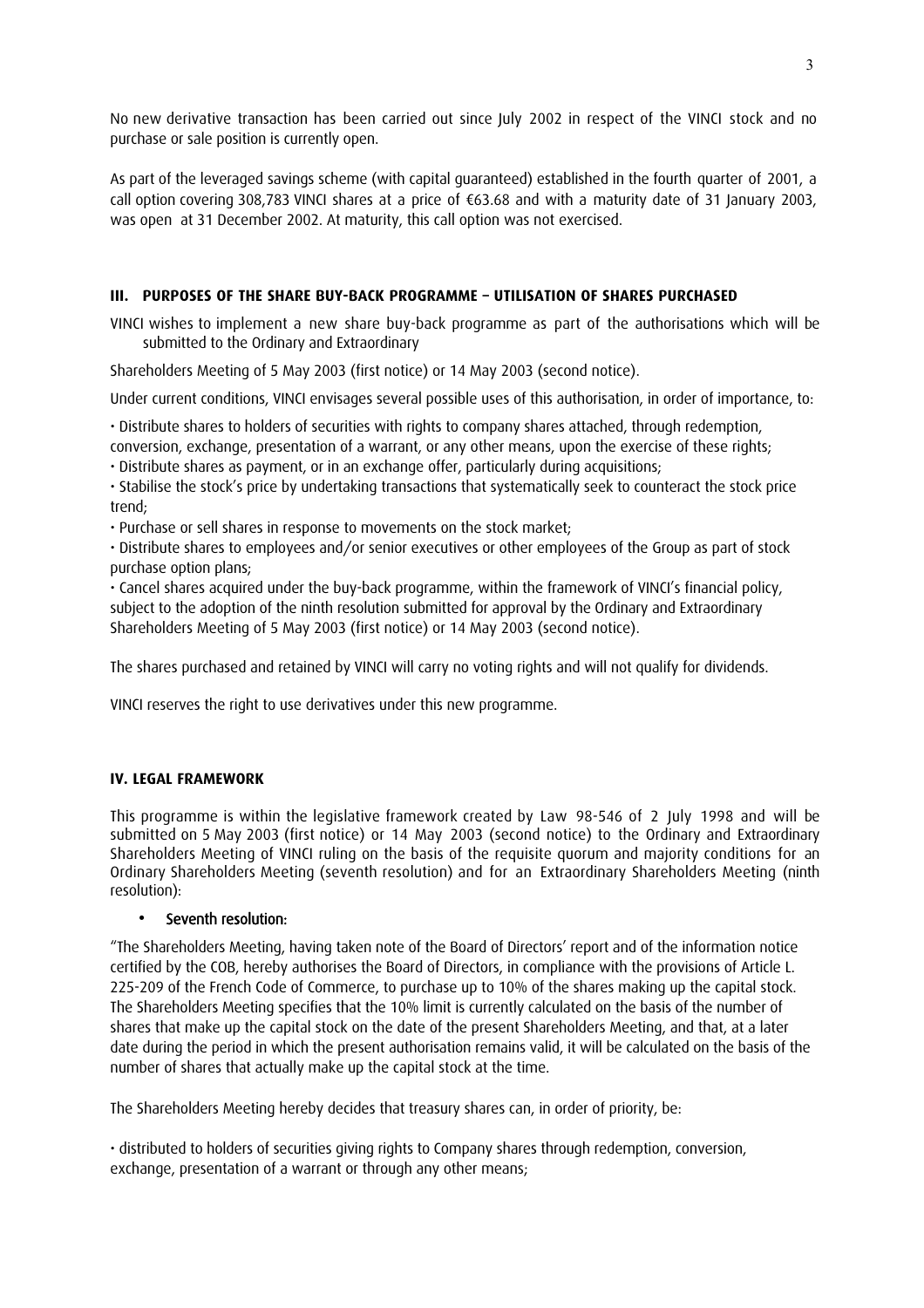• distributed in payment of or in exchange for shares in other companies as part of acquisitions;

• used to stabilise the market price of the stock by undertaking transactions which systematically seek to counteract the stock price trend;

• used to purchase or sell shares in response to movements on the stock market;

• allocated to employees and/or senior executives of VINCI group companies as part of stock purchase option plans;

• cancelled as part of the Company's financial policy, subject to the approval of the ninth resolution.

The maximum price authorised by the Shareholders Meeting for the buy-back of shares is set at €80 a share.

The minimum price for selling the shares is set at  $\epsilon$ 50 per share in respect of those shares not allocated to cover the share purchase option plans from which certain group employees and senior executives benefit. In the case of shares allocated to these plans, the selling price is to be the price at which the options granted may be exercised, between €33.70 and €63.65 per share.

The Shareholders Meeting delegates to the Board of Directors the power to adjust the share purchase or sale price in the event of a financial transaction concerning the Company. In particular, in the event of a capital increase through the capitalisation of reserves and the distribution of bonus shares, the prices defined above shall be adjusted on the basis of a multiple equal to the ratio between the total number of shares before and after the transaction.

The maximum amount authorised by the Shareholders Meeting for the buy-back of shares is set at €700 million.

The shares may be acquired, sold, transferred or exchanged through any means on or off the market, including through block transactions or the use of derivatives, notably through the sale of put options or the issue of negotiable warrants. Block transactions can represent an unlimited percentage of the share buy-back programme.

The transactions may take place at any time, including during a takeover bid, in compliance with legal provisions in force.

The Shareholders Meeting gives full powers to the Board of Directors, with the ability to delegate, to place all purchase orders on the market, sign all divestment or transfer contracts, enter into all agreements, carry out adjustments in accordance with Articles 174-1 and 174-9-A of the decree dated 23 March 1967 concerning the purchase of shares for a price exceeding the stock exchange price, make the necessary statements and carry out all formalities.

The present authorisation is granted for a period of 18 months beginning on the day of the present Shareholders Meeting. It cancels and replaces the authorisation contained in the eleventh resolution adopted by the Ordinary and Extraordinary Shareholders Meeting of 6 June 2002."

## • Ninth resolution:

"The Shareholders Meeting, having taken note of the Board of Directors' report and the Special Report of the Statutory Auditors and in accordance with the provisions of Article L. 225-209 of the French Code of Commerce, hereby authorises the Board of Directors to cancel, at its own initiative, once or in several stages, shares acquired by virtue of authorisations given to the Company to repurchase its own shares, with a view to cancelling some or all of those shares. The number of shares thus cancelled cannot exceed 10% of the capital stock over successive rolling periods of 24 months.

The Shareholders Meeting hereby sets the duration of this authorisation at 18 months as from the date of this Shareholders Meeting. The Shareholders Meeting confers full powers on the Board of Directors, including the right to sub-delegate to the Chairman of the Board, to make all the decisions necessary to effect the share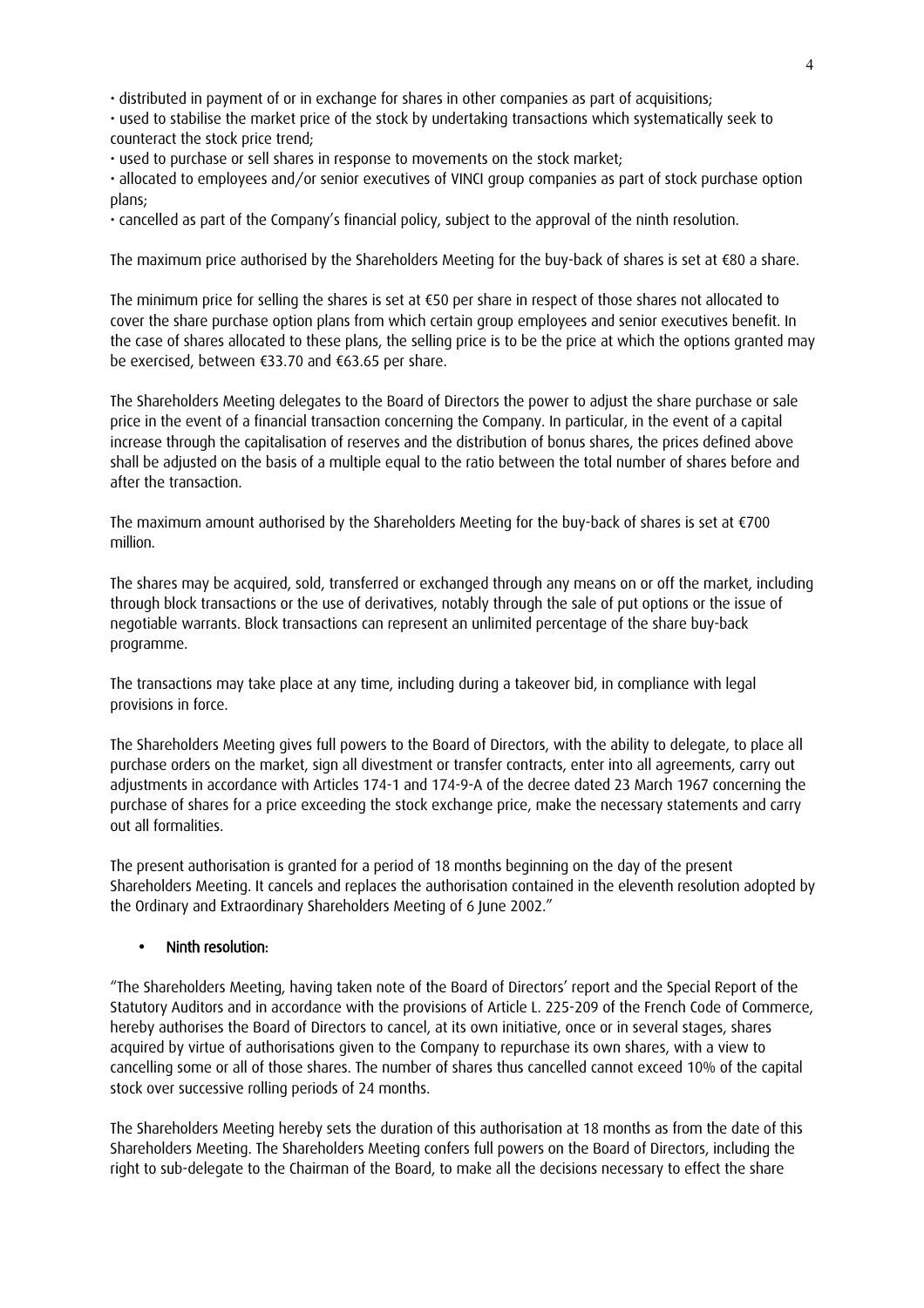cancellation and reduction, assign the difference between the share's purchase price and its nominal value to the reserve category of its choice, including to additional paid-in capital, to sign all the documents, undertake all the formalities and make all the statements necessary for the finalisation of capital reductions carried out by virtue of this authorisation and to make the necessary changes to the corporate statutes.

The present resolution cancels and replaces the twelfth resolution adopted by the Ordinary and Extraordinary Shareholders Meeting of 6 June 2002."

## **V. TERMS AND CONDITIONS**

# **1. Maximum portion of capital stock which may be purchased and maximum price payable by VINCI**

VINCI may acquire up to a maximum of 10% of its capital stock, calculated on the date of the Ordinary and Extraordinary Shareholders Meeting. In the event of any subsequent variation of capital stock, this authorisation covers 10% of the new amount.

Having regard to the 4,199,699 shares held in treasury at 31 December 2002, VINCI could buy back 4,087,637 shares, i.e. 4.9 % of the capital stock.

By way of illustration, and on the basis of the following assumptions, a maximum of approximately 9,000,000 shares could be purchased:

- The exercise of all the purchase options granted to VINCI employees which may be exercised during the term of the present programme, leading to the sale of the entirety of the 4,199,699 shares held by VINCI,
- The effective exercise of all the subscription options granted to VINCI employees which may be exercised during the term of the present programme, causing the creation of 8,358,740 VINCI shares, which would increase the number of shares outstanding to 91,237,188.

The maximum price authorised for the purchase of shares is set at €80 a share.

The minimum price for selling shares is set at €50 per share in respect of those shares which are not allocated to cover the share purchase option plans from which certain group employees and senior executives benefit.

In the case of shares allocated to these plans, the selling price is to be the price at which the options granted may be exercised, between €33.70 and €63.65 per share.

The maximum amount authorised for the purchase of shares under the present programme is set at €700 million, as in the seventh resolution to be submitted to the Ordinary and Extraordinary Shareholders Meeting of 5 May 2003 (first notice) or 14 May 2003 (second notice). This corresponds to the purchase of 9,000,000 VINCI shares at an average price of €77 per share.

VINCI reserves the right to make use of the whole of the programme.

VINCI will ensure that the share buy-back ceiling of 10% of the capital stock authorised by the Ordinary and Extraordinary Shareholders Meeting is not breached, either directly or indirectly; and also that at no time will it hold, directly or indirectly, more than 10% of its own capital stock. In addition, the buy-back programme should have no significant impact on the VINCI free float, which represented 83.9% at 31 December 2002.

The free reserves of VINCI at 31 December 2002 were €1,958 millions. In conformity with the law, the amount of the programme may not exceed this figure until the closing of the parent company accounts for the year ending 31 December 2003.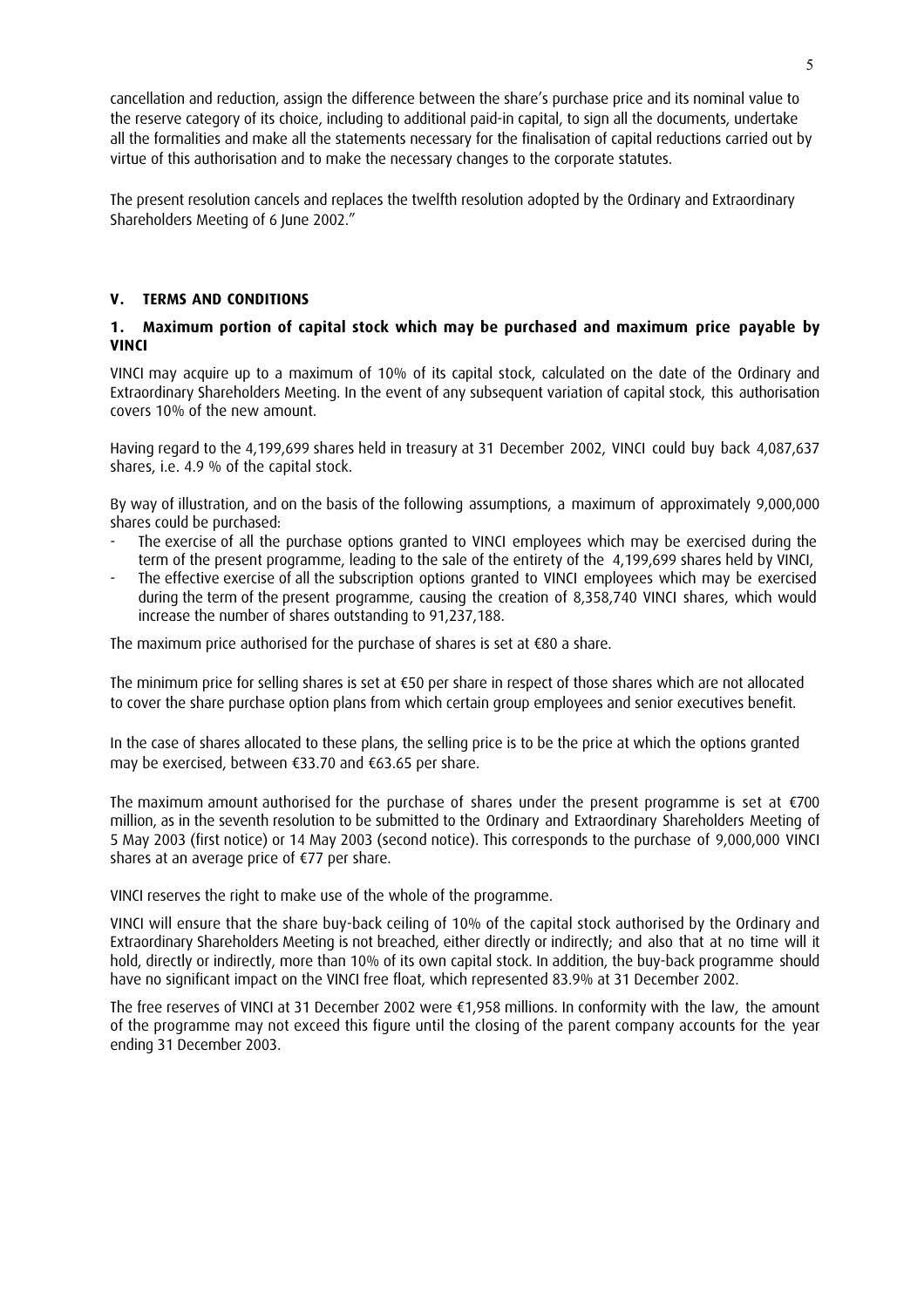# **2. Conditions of share buy-back**

The shares may, wholly or partly, be purchased through any means on or off the market, including through block transactions or the use of derivatives, notably through the sale of put options or the issue of negotiable warrants. The transactions may take place at any time, in compliance with legal provisions in force. VINCI undertakes not to increase the volatility of its shares if it uses financial derivatives.

These transactions may take place at any time, including during a takeover bid, in compliance with legal provisions in force.

Under the terms of the draft resolution submitted to the Ordinary and Extraordinary Shareholders Meeting, block transactions can represent an unlimited percentage of the share buy-back programme.

# 3. **Term and timetable of the share buy-back programme**

The purchase of shares may take place during a period of 18 months beginning with 5 May 2003 (first notice) or 14 May 2003 (second notice), i.e. until 4 November 2004 or 13 November 2004. In accordance with Article L. 225-209 of the French Code of Commerce, the shares acquired may be cancelled only to the extent of 10% of the capital stock over successive rolling periods of 24 months.

# **4. Financing of the share buy-back programme**

Share buy-backs will be financed from the cash resources of VINCI or, in whole or in part, through borrowing.

| Consolidated figures in millions of euros                  |               | 31/12/2002 |
|------------------------------------------------------------|---------------|------------|
| Shareholders' equity                                       |               | 2 5 9 7    |
| Net financial debt                                         | (a)           | (2681)     |
| Long-term debt                                             | (5261)<br>(a) |            |
| Bank overdrafts and short-term debt                        | (598)         |            |
| Marketable securities and short-term financial receivables | 2 2 8 0       |            |
| Cash                                                       | 898           |            |

(a) Of which concessions and services:  $\epsilon$ 2,973 millions.

A reference document containing detailed information about the financial situation and accounts of VINCI at 31 December 2002 was filed with the COB on 4 April 2003 (no. D.03-369).

# **5. Use of derivatives**

VINCI reserves the right to use derivatives under this new programme in order to optimise the cost of shares. The use of derivatives in relation to VINCI shares is the subject of regular reporting to the Board of Directors.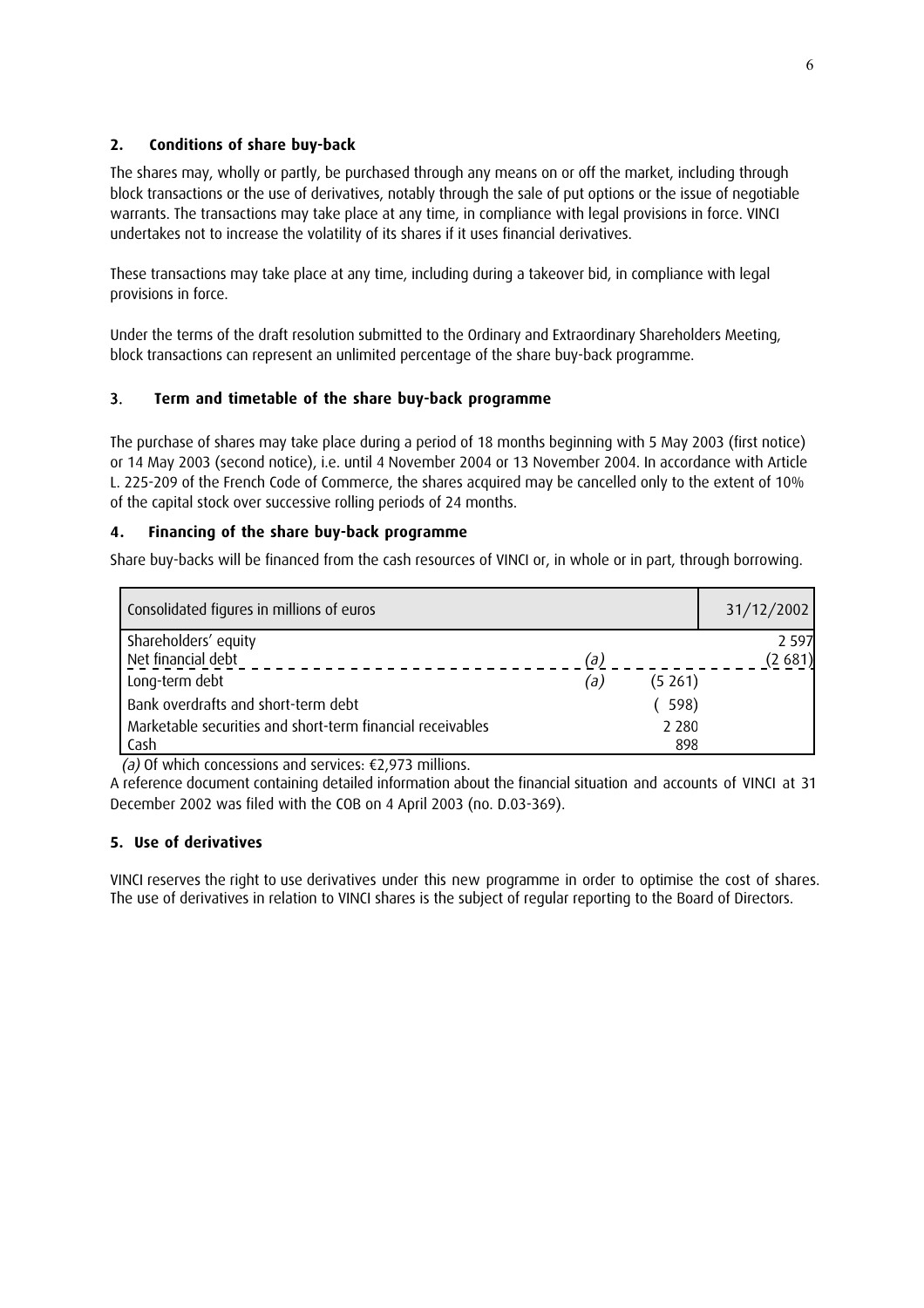## **VI. INFORMATION TO ASSESS THE IMPACT OF THE PROGRAMME ON THE CONSOLIDATED FINANCIAL SITUATION OF VINCI**

The calculation below has been prepared, by way of illustration, on the basis of the consolidated accounts at 31 December 2002 and of the following assumptions:

- the purchase of 4,087,637 shares, i.e. 4.9 % of the capital stock, at €54.31 per share, being the average closing price quoted at the 30 stock exchange sessions preceding 31 March 2003;
- full-year calculations;
- share buy-back financed from internal resources;
- pre-tax opportunity cost of funds invested 3% and theoretical tax rate 35.43%;
- no dividends paid on treasury shares (appropriated to reserves);
- diluted earnings per share adjusted for after-tax interest saving and for the conversion of convertible bonds.

|                                                                                                                | Consolidated<br>accounts<br>31/12/02 | Buy-back of 4.9 %<br>of capital stock | Pro forma after buy-<br>back | Effect of buy-back<br>expressed as<br>percentage |  |
|----------------------------------------------------------------------------------------------------------------|--------------------------------------|---------------------------------------|------------------------------|--------------------------------------------------|--|
| Shareholders' equity<br>(group share)                                                                          | 2,597                                | $-222$                                | 2,375                        | $-8.5\%$                                         |  |
| Consolidated<br>shareholders' equity<br>$(100\%)$                                                              | 3,109                                | $-222$                                | 2,887                        | $-7.1%$                                          |  |
| Net financial debt                                                                                             | 2,681                                | 222                                   | 2,903                        | $+8.3%$                                          |  |
| Net income                                                                                                     | 478                                  | $-4$                                  | 474                          | $-0.8\%$                                         |  |
| Weighted average<br>number of shares<br>outstanding in 2002                                                    | 85,019,698                           | $-4,087,637$                          | 80,932,061                   | $-4.8\%$                                         |  |
| Net earnings per share                                                                                         | 5.62                                 | $+0.24$                               | 5.86                         | $+ 4.3 %$                                        |  |
| Diluted net income                                                                                             | 504                                  | $-4$                                  | 500                          | $0.8\%$                                          |  |
| Weighted average<br>number of shares<br>outstanding in 2002,<br>adjusted for effect of<br>dilutive instruments | 96,775,753                           | $-4,087,637$                          | 92,688,116                   | $-4.2\%$                                         |  |
| Diluted net earnings<br>per share                                                                              | 5.21                                 | $+0.18$                               | 5.39                         | $+3.5%$                                          |  |

Under current circumstances, VINCI does not envisage reducing the number of outstanding shares by cancellation of shares acquired.

All the shares currently held (see paragraph II above) are to cover stock purchase options granted to certain employees and senior executives of the Group.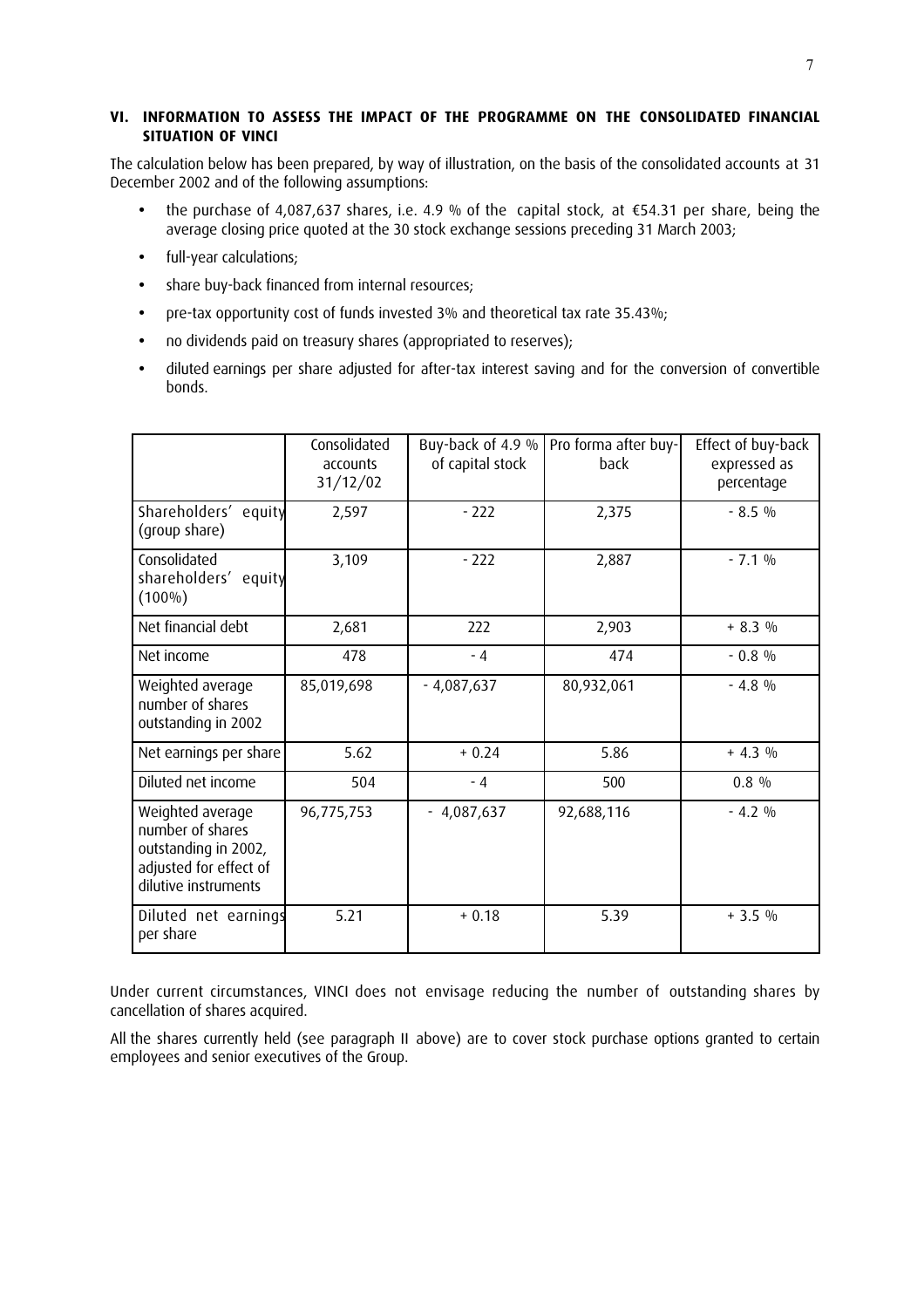#### **VII. TAX TREATMENT OF SHARE BUY-BACKS**

#### **1 For the transferee**

The purchase by VINCI of its own shares without their subsequent cancellation would impact on its taxable profit only to the extent that the shares were then to be sold or transferred at a price different from the purchase price.

The purchase by VINCI of its own shares with a view to their cancellation would have no impact on its taxable profit, but a tax withholding could be due. Any revaluation of the shares between the date of the buy-back and that of their cancellation would not give rise to a taxable gain or loss and no withholding tax would be payable on this event.

#### **2 For the transferor**

As the share buy-back would take place on the basis of Article L.225-209 of the French Code of Commerce, any gain arising would be subject to the provisions of Article 112-6 of the General Tax Code. The tax treatment described below is applicable in France to French residents and may differ for non-residents.

- Gains realised by legal entities will be subject to the business capital gains provisions of Article 39 duodecies of the General Tax Code.
- Gains realised by individuals will be subject to the provisions applicable to gains on securities. Under current circumstances, this means a tax charge at the proportional rate of 16% (26% including social security deductions) on any amount exceeding the threshold (per taxable household) of €7,650, in accordance with Article 150-0 A of the General Tax Code.

Investors are advised that this information is a summary only of the applicable tax regime and they should consult their usual tax adviser concerning individual positions.

#### **VIII. BREAKDOWN OF CAPITAL STOCK OF VINCI**

At 31 December 2002, the breakdown of VINCI shares and voting rights was as follows:

| <b>Shareholders</b>           | <b>Shares</b> |      | Voting rights |               |
|-------------------------------|---------------|------|---------------|---------------|
|                               | <b>Number</b> | 0/0  | <b>Number</b> | $\frac{0}{0}$ |
| - Treasury stock              | 4,199,699     | 5.1  | -             |               |
| - VINCI group employees (GSS) | 7,568,378     | 9.1  | 7,568,378     | 9.5           |
| - Vivendi Environnement       | 1,551,294     | 1.9  | 1,551,294     | 2.0           |
| - Other                       | 69,553,996    | 83.9 | 69,553,996    | 88.5          |
| <b>TOTAL</b>                  | 82,873,367    | 100% | 78,673,668    | 100%          |

To the company's knowledge, no shareholder or group of shareholders, other than those mentioned above, holds more than 5% of the capital stock of VINCI.

#### **Potential capital:**

- On 31 December 2002, there were 10,863,821 VINCI stock subscription options granted to group employees and senior executives which had not yet been exercised, including 8,363,821 exercisable during the term of the present authorisation.
- On 11 July 2000, VINCI issued 5,750,000 OCEANE bonds with a nominal value of €90, representing a total of €517.5 million. They are exchangeable at par at any time before 23 December 2006.
- On 22 April 2002, VINCI issued 5,558,334 OCEANE bonds with a nominal value of €90, representing a total of €500 million. They are exchangeable at par at any time before 1 January 2018.